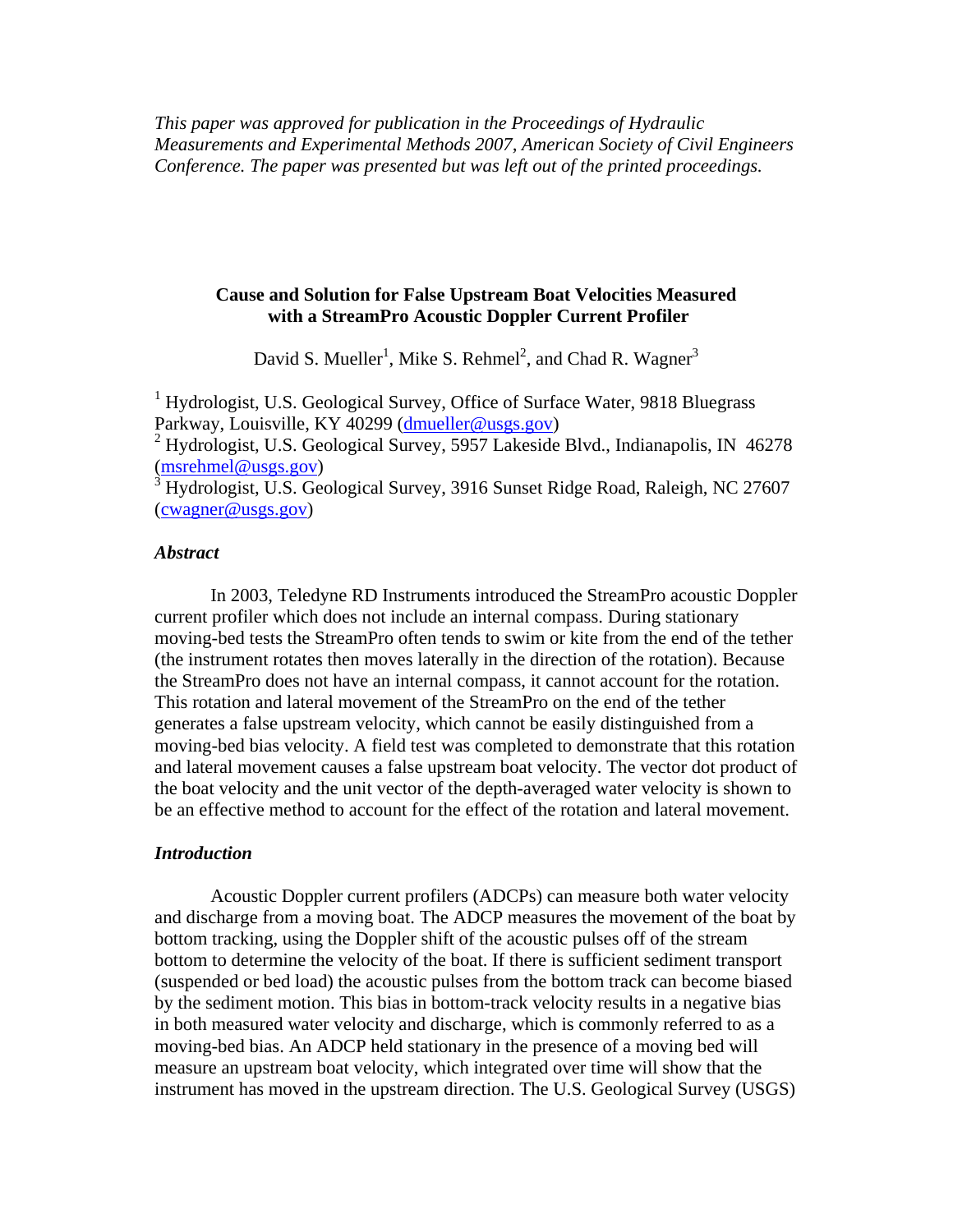Office of Surface Water (OSW) requires USGS personnel to make a moving-bed test prior to all discharge measurements made by using an ADCP from a moving boat. This test has traditionally been accomplished by holding the ADCP/boat in a fixed position for approximately 10-minutes while recording data. The distance that the bottom-track data show the boat moving upstream divided by the duration of the recorded data is called the moving-bed bias velocity. This test was particularly easy to accomplish when using a tethered boat from a bridge. The tether could be held or tied at a fixed length for the period of the test. Rotation and lateral movement of the ADCP/boat during the moving-bed test was not critical as the ADCP had an internal flux gate compass to measure the heading of the instrument, and both the boat and water velocities were referenced to magnetic north. Only motion in the upstream and downstream direction is important in determining the presence of a moving-bed bias. Teledyne RD Instruments (TRDI) introduced the StreamPro ADCP in 2003. (Note: Any use of trade, product, or firm names is for descriptive purposes only and does not imply endorsement by the U.S. Government.) This instrument is a small ADCP with a float, and is intended to be deployed in a tethered fashion from a bridge or tagline. The StreamPro does not include an internal compass and measured velocities are referenced only to the instrument because the intended use of the StreamPro is for moving-boat discharge measurements. The cross product of the water velocity and boat velocity vectors, used for the computation of discharge, does not depend on the heading of the instrument (Simpson and Oltman, 1993). However, rotation and lateral movement of the StreamPro on the end of the tether generates a false upstream boat velocity and an incorrect moving-bed bias velocity.

### *Cause of False Upstream Velocity*

The false upstream velocity observed in stationary moving-bed tests conducted with a StreamPro is the result of rotation and lateral movement of the StreamPro on the end of a tether. During a stationary moving-bed test the StreamPro and float often tend to swim or kite from the end of the tether (the instrument rotates then moves laterally in the direction of the rotation). The lack of a compass in a StreamPro does not allow the StreamPro to measure boat or water velocities referenced to a fixed rotational reference, such as, magnetic north. The StreamPro can only measure velocities referenced to the transducers, regardless of their rotation. Figure 1 defines a positive y-velocity towards beam 3 and a positive x-velocity towards beam 1. If the instrument portrayed in Figure 1A is held in a fixed orientation



Figure 1. Illustration of the effect of rotation and lateral movement in the direction of rotation on the measured velocity.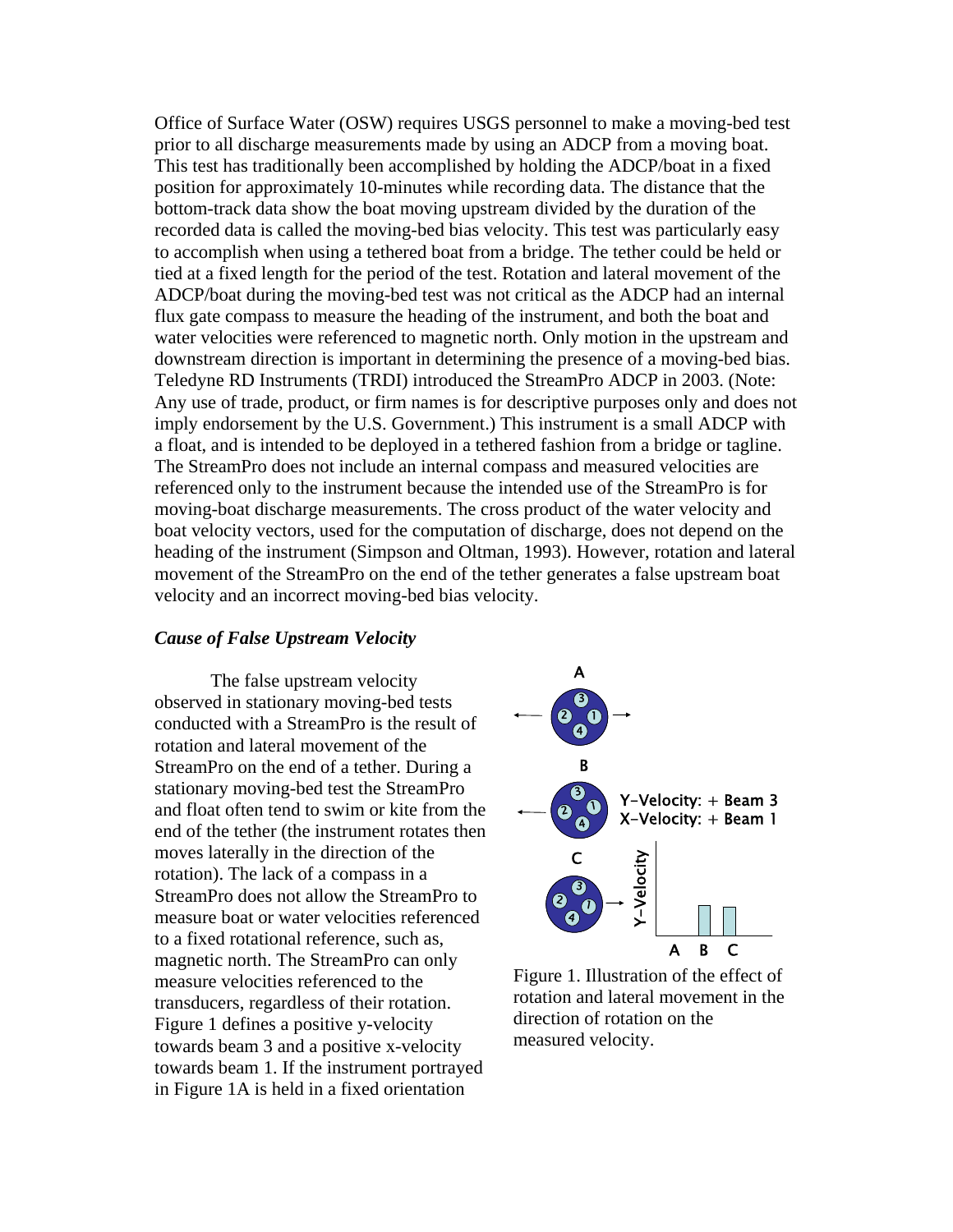and moved laterally the bottom tracking would record a zero y-velocity, because there is no component of the movement in the y-direction. However, if the instrument were rotated to the left and then moved to the left (Figure 1B) this rotation and lateral movement would create a positive y-velocity because some component of the lateral movement is parallel to beam 3 (y-axis). Likewise if the instrument were rotated to the right and then moved laterally to the right, some component of the lateral movement would be parallel to beam 3 and a positive y-velocity would be recorded. Note: this problem does not effect moving-boat discharge measurements where the cross product of the boat and water velocities is used.

A field test was completed to demonstrate that this rotation and lateral movement is caused when a StreamPro swims or kites at the end of a tether. The StreamPro was deployed from a tether, with beam 3 pointed forward, at a site where a false moving-bed was often recorded by the StreamPro. Figure 2 shows the ship track produced by the bottom track data, which clearly shows an upstream progression of the StreamPro. This test was repeated with additional tethers attached to each side of the StreamPro and held along the bank of the stream to limit lateral movement. Figure 3 shows that with lateral movement restricted there is little upstream progression of the StreamPro. Therefore, the rotation and lateral movement of the StreamPro will generate an apparent upstream boat velocity.

#### *Analysis of Moving-Bed Tests using the Vector Dot Product*

Careful analysis of ship tracks resulting from the apparent upstream boat velocity, such as Figure 2, indicate that ship movement is typically perpendicular to the water velocity. When the StreamPro rotates both the boat and water velocities are rotated. Thus, the boat velocity and water velocities remain in the correct orientation relative to each other. This characteristic is what permits the discharge to be computed without a compass. This characteristic can also be used to determine the velocity of the boat in the upstream direction. The boat velocity in the upstream direction measured during a stationary moving-bed test can be computed using the vector dot product of the boat velocity and water velocity. The use of the dot product for analysis of a moving-bed test was originally suggested by Randy Marsden (Teledyne RD Instruments, oral communication, 2006). This approach has been subsequently developed for use in stationary moving-bed tests.

The vector dot product of a vector  $(A)$  with a unit vector  $(B)$  computes the magnitude of vector A in the direction of vector B. The boat velocity in the upstream direction for each ensemble can be computed as the dot product of the boat velocity and the unit vector of the depth-averaged water velocity for each ensemble. Computing the numerical average of upstream boat velocity yields the moving-bed bias velocity, which can be compared with the mean water velocity to assess the potential bias. Because the boat velocity and water velocity are in the correct orientation to each other, this approach is unaffected by the rotation and lateral movement of the StreamPro as it swims or kites at the end of a tether.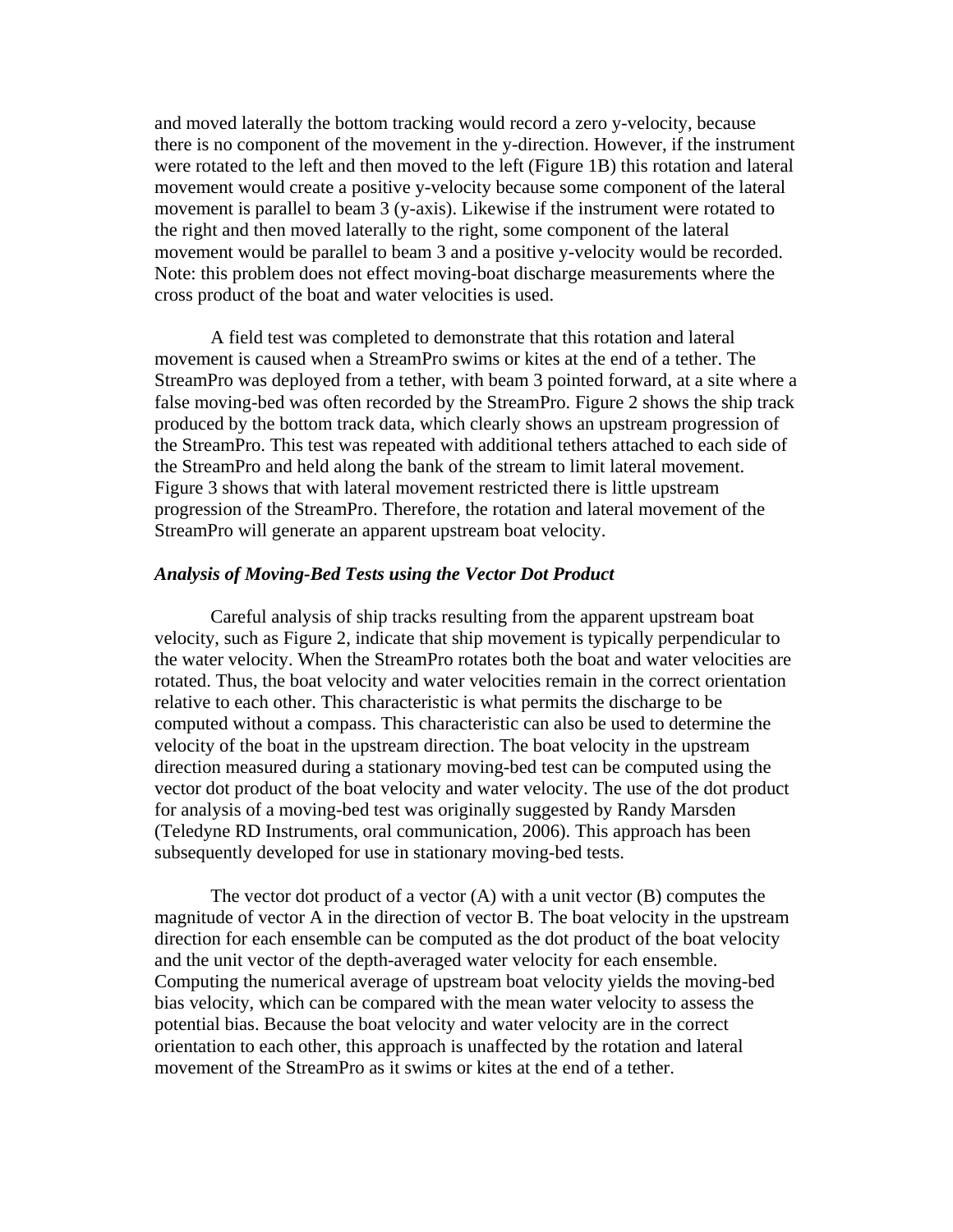

Figure 2. Ship track from WinRiver II (TRDI, 2007) of upstream movement caused by rotational and lateral motion of a StreamPro on a tether held at a fixed location.



Figure 3. Ship track from WinRiver II (TRDI, 2007) of a StreamPro on a tether held at a fixed location with rotational and lateral motion restricted.

The validity of the proposed approach was evaluated using pairs of stationary measurements at three sites. At each site, data were collected with the StreamPro swimming or kiting on the end of the tether and with StreamPro fixed at approximately the same location by either a 3-point tether or a rod placed through the float but outside of the beams. The moving-bed bias velocity was computed using the manual technique of dividing the distance made good, as computed by the WinRiver software, by the duration for each of the measurements (Table 1). The data in Table 1 clearly show that the measured moving-bed velocities were significantly influenced by the swimming motion of the StreamPro; when the rotational and lateral motion of the StreamPro was restricted the moving-bed velocities were near zero. Software, discussed in the section titled, "Stationary Moving-Bed Test Analysis Software (SMBA)" was written to apply the dot product approach. For all 6 stationary moving bed tests the dot product approach produced a moving-bed bias velocity that was very near zero, consistent with the results obtained for the 3 tests where the rotation and lateral motion was restricted. Therefore, use of the dot product produces a more accurate assessment of stationary moving-bed tests collected with a StreamPro ADCP than the manual computation.

### *Computing the Corrected Water Velocity*

The water velocity measured by a StreamPro held at a fixed station by a tether is dependent on the boat velocity and is thus, affected by the upstream boat velocity induced by the rotation and lateral motion of the instrument. The depth-averaged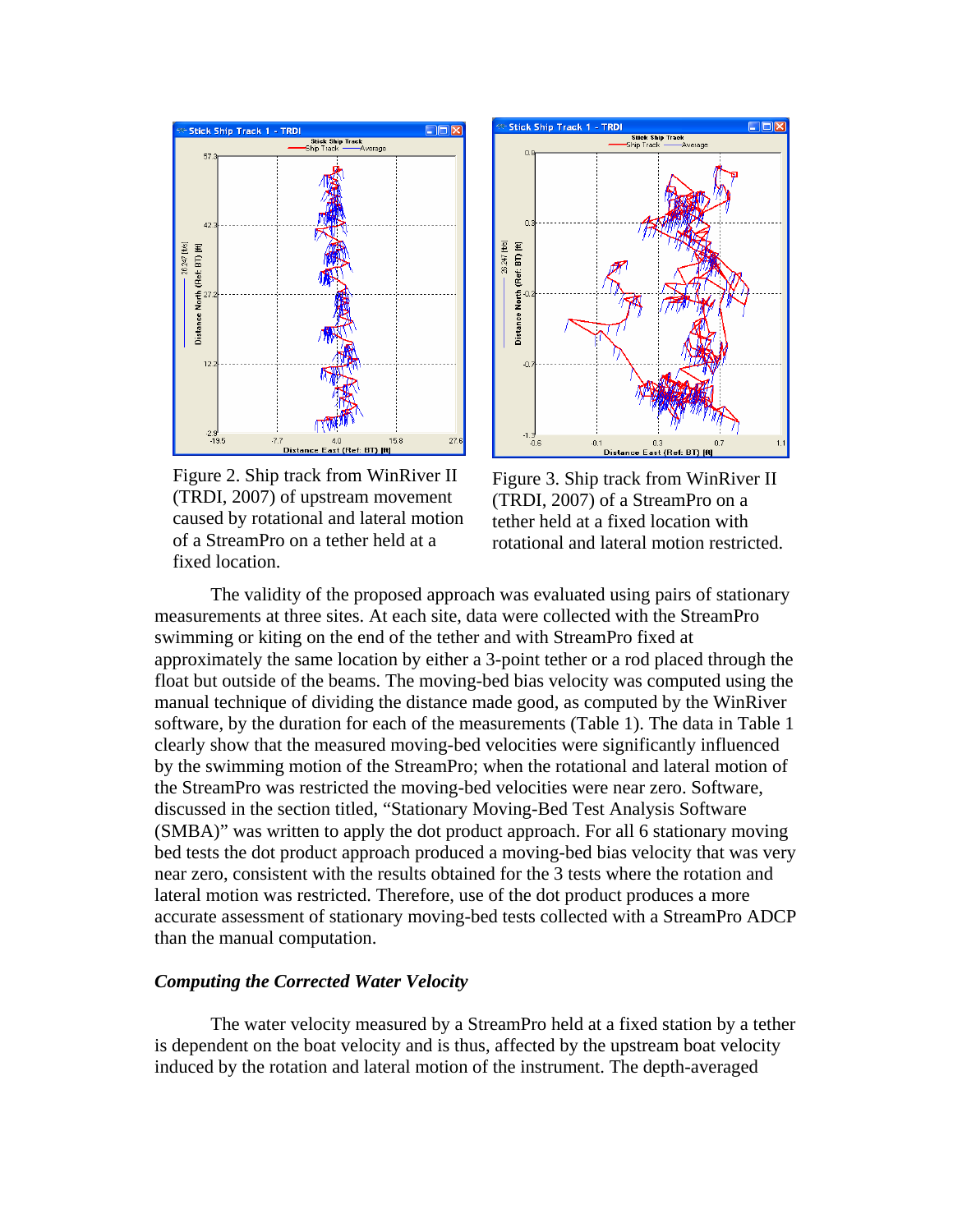|                                     |                | Moving-Bed Velocity |           |
|-------------------------------------|----------------|---------------------|-----------|
|                                     |                | (m/s)               |           |
|                                     |                |                     | Dot       |
| Site                                | Motion         | Manual              | Product   |
| Crabtree Creek at US 70 at Raleigh, | Yes            | 0.0518              | 0.0025    |
| NC                                  | N <sub>0</sub> | 0.0006              | 0.0011    |
| Crabtree Creek at Ebenezer Church   | Yes            | 0.0299              | $-0.0007$ |
| Road near Raleigh, NC               | N <sub>0</sub> | 0.0006              | 0.0005    |
| Sudbury River at Ashland, MA        | Yes            | 0.0286              | 0.0044    |
|                                     | No             | 0.0012              | 0.0025    |

Table 1. Summary of moving-bed tests with (Yes) and without (No) rotation and lateral motion.

water velocity can be corrected by adding the upstream boat velocity computed from the dot product method.

 $\vec{W}_{c(i)} = \vec{W}_{(i)} + \vec{W}_{u(i)} | \vec{V}_{BU(i)} |,$ 

where  $\vec{W}_{c(i)}$  is the corrected depth-averaged water velocity at ensemble *i*;  $\vec{W}_{(i)}$  is the measured depth-averaged water velocity at ensemble *i*;  $\vec{W}_{u(i)}$  is the unit vector of the measured depth-averaged water velocity at ensemble *i*; and  $|\vec{V}_{BU(i)}|$  is the magnitude of the upstream boat velocity computed from the dot product method. The direction of the water velocity is difficult to assess because without a compass there is no reference for the water direction from one ensemble to the next. Therefore, only the magnitude of the depth-averaged water velocity can be used to compute a mean water velocity for the measurement. Although a stationary moving-bed test or velocity profile measurement should have nearly constant depths, the lateral motion of the StreamPro could result in changes in depth from one ensemble to the next. The mean depth for each ensemble is computed as the depth-weighted average of the valid beams. The mean velocity magnitude is computed as the depth-weighted mean of the magnitudes of the depth-averaged velocities.

## *Stationary Moving-Bed Test Analysis Software (SMBA)*

Software (SMBA) was written in Matlab® to allow application of the computations, described herein, to raw data files collected using the StreamPro software, WinRiver, or WinRiver II. SMBA has a user interface (Figure 4) that allows the user to open and process a raw data file by clicking on the Start button. Once the file has been processed the results can be stored to a text file by clicking on the Save button and providing a filename. Multiple stationary measurements processed sequentially will be saved to the same output file. To assist the user in evaluating the quality and consistency of the stationary moving-bed test, two graphs are provided. The graph on the right side of the user interface is a ship track plot, which has been referenced so that water velocity is always oriented in the down (negative y) direction. The graph at the bottom is a time history of the cumulative mean moving-bed velocity. These two graphs can be used to evaluate if bottom track was maintained, there were no large jumps in the ship track, and the moving-bed test was long enough to achieve a reliable mean. SMBA computes the moving-bed